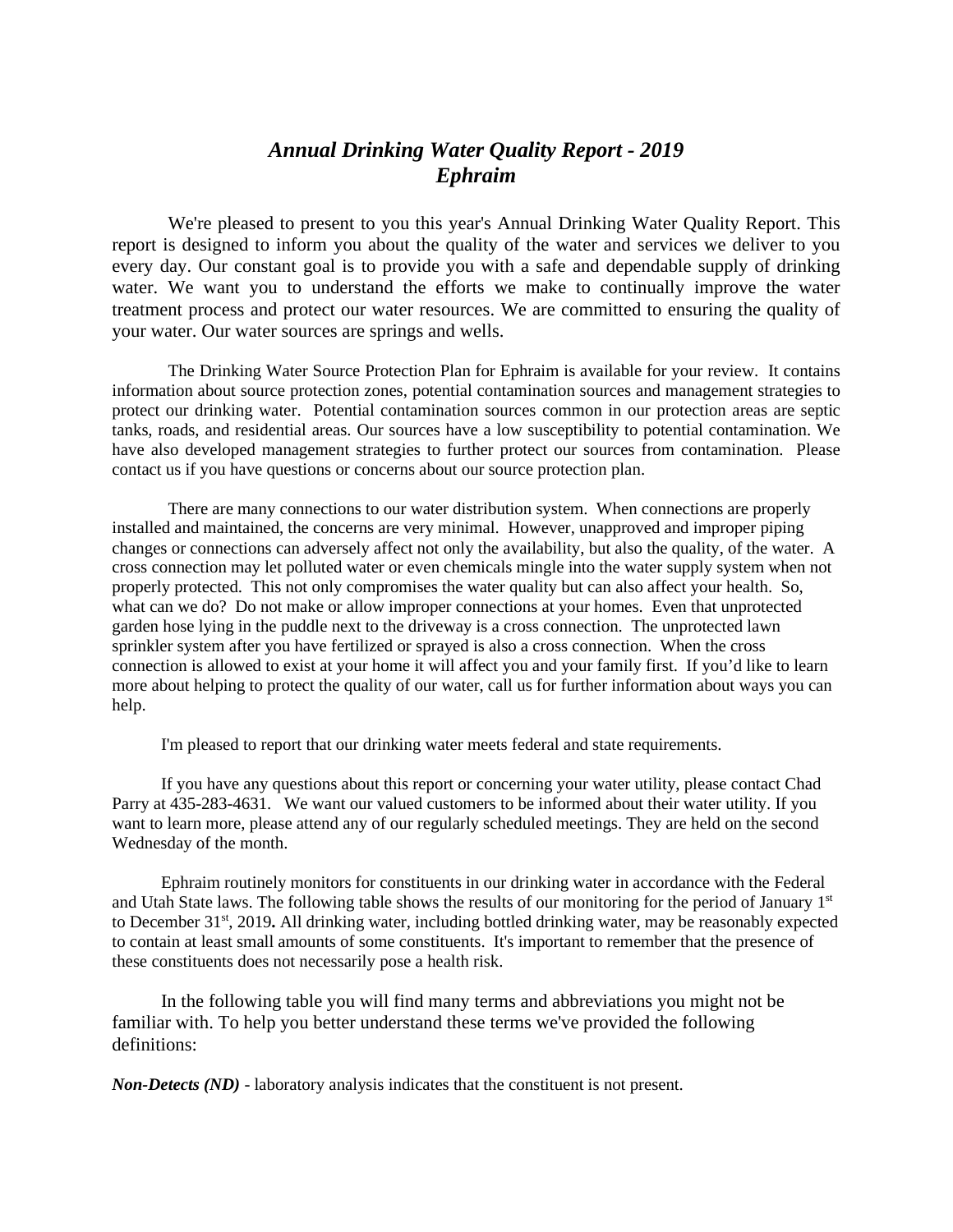*ND/Low - High -* For water systems that have multiple sources of water, the Utah Division of Drinking Water has given water systems the option of listing the test results of the constituents in one table, instead of multiple tables. To accomplish this, the lowest and highest values detected in the multiple sources are recorded in the same space in the report table.

*Parts per million (ppm) or Milligrams per liter (mg/l)* - one part per million corresponds to one minute in two years or a single penny in \$10,000.

*Parts per billion (ppb) or Micrograms per liter (ug/l)* - one part per billion corresponds to one minute in 2,000 years, or a single penny in \$10,000,000.

*Picocuries per liter (pCi/L)* - picocuries per liter is a measure of the radioactivity in water.

*Nephelometric Turbidity Unit (NTU)* - nephelometric turbidity unit is a measure of the clarity of water. Turbidity in excess of 5 NTU is just noticeable to the average person.

*Maximum Contaminant Level (MCL)* - The "Maximum Allowed" (MCL) is the highest level of a contaminant that is allowed in drinking water. MCLs are set as close to the MCLGs as feasible using the best available treatment technology.

*Maximum Contaminant Level Goal (MCLG)* - The "Goal"(MCLG) is the level of a contaminant in drinking water below which there is no known or expected risk to health. MCLGs allow for a margin of safety.

*Date*- Because of required sampling time frames *i.e.* yearly, 3 years, 4 years and 6 years, sampling dates may seem out-dated.

| <b>TEST RESULTS</b>                 |                  |                                      |                     |                |                                                                                                                                                     |                 |                                                                                                                    |  |  |  |  |  |
|-------------------------------------|------------------|--------------------------------------|---------------------|----------------|-----------------------------------------------------------------------------------------------------------------------------------------------------|-----------------|--------------------------------------------------------------------------------------------------------------------|--|--|--|--|--|
| Contaminant                         | Violation<br>Y/N | Level<br>Detected<br>ND/Low-<br>High | Unit<br>Measurement | <b>MCLG</b>    | <b>MCL</b>                                                                                                                                          | Date<br>Sampled | Likely Source of<br>Contamination                                                                                  |  |  |  |  |  |
| <b>Microbiological Contaminants</b> |                  |                                      |                     |                |                                                                                                                                                     |                 |                                                                                                                    |  |  |  |  |  |
|                                     |                  |                                      |                     |                |                                                                                                                                                     |                 |                                                                                                                    |  |  |  |  |  |
| <b>Total Coliform</b><br>Bacteria   | $\mathbf N$      | <b>ND</b>                            | N/A                 | $\theta$       | Presence of<br>coliform<br>bacteria in 5%<br>of monthly<br>samples                                                                                  | 2019            | Naturally present in<br>the environment                                                                            |  |  |  |  |  |
| Fecal coliform and<br>E.coli        | $\mathbf N$      | <b>ND</b>                            | N/A                 | $\overline{0}$ | If a routine<br>sample and<br>repeat sample<br>are total<br>coliform<br>positive, and<br>one is also<br>fecal coliform<br>or $E$ , coli<br>positive | 2019            | Human and animal<br>fecal waste                                                                                    |  |  |  |  |  |
| <b>Inorganic Contaminants</b>       |                  |                                      |                     |                |                                                                                                                                                     |                 |                                                                                                                    |  |  |  |  |  |
| Asbestos                            | $\mathbf N$      | 4                                    | <b>MFL</b>          | $\overline{7}$ | $7\phantom{.0}$                                                                                                                                     | 2014            | Decay of asbestos<br>cement water mains:<br>erosion of natural<br>deposits                                         |  |  |  |  |  |
| Arsenic                             | N                | $.5-3$                               | ppb                 | $\overline{0}$ | 10                                                                                                                                                  | 2019            | Erosion of natural<br>deposits; runoff from<br>orchards; runoff from<br>glass and electronics<br>production wastes |  |  |  |  |  |
| Barium                              | N                | 0.072                                | ppm                 | 2000           | 2000                                                                                                                                                | 2018            | Discharge of drilling<br>wastes; discharge<br>from metal refineries;<br>erosion of natural<br>deposits             |  |  |  |  |  |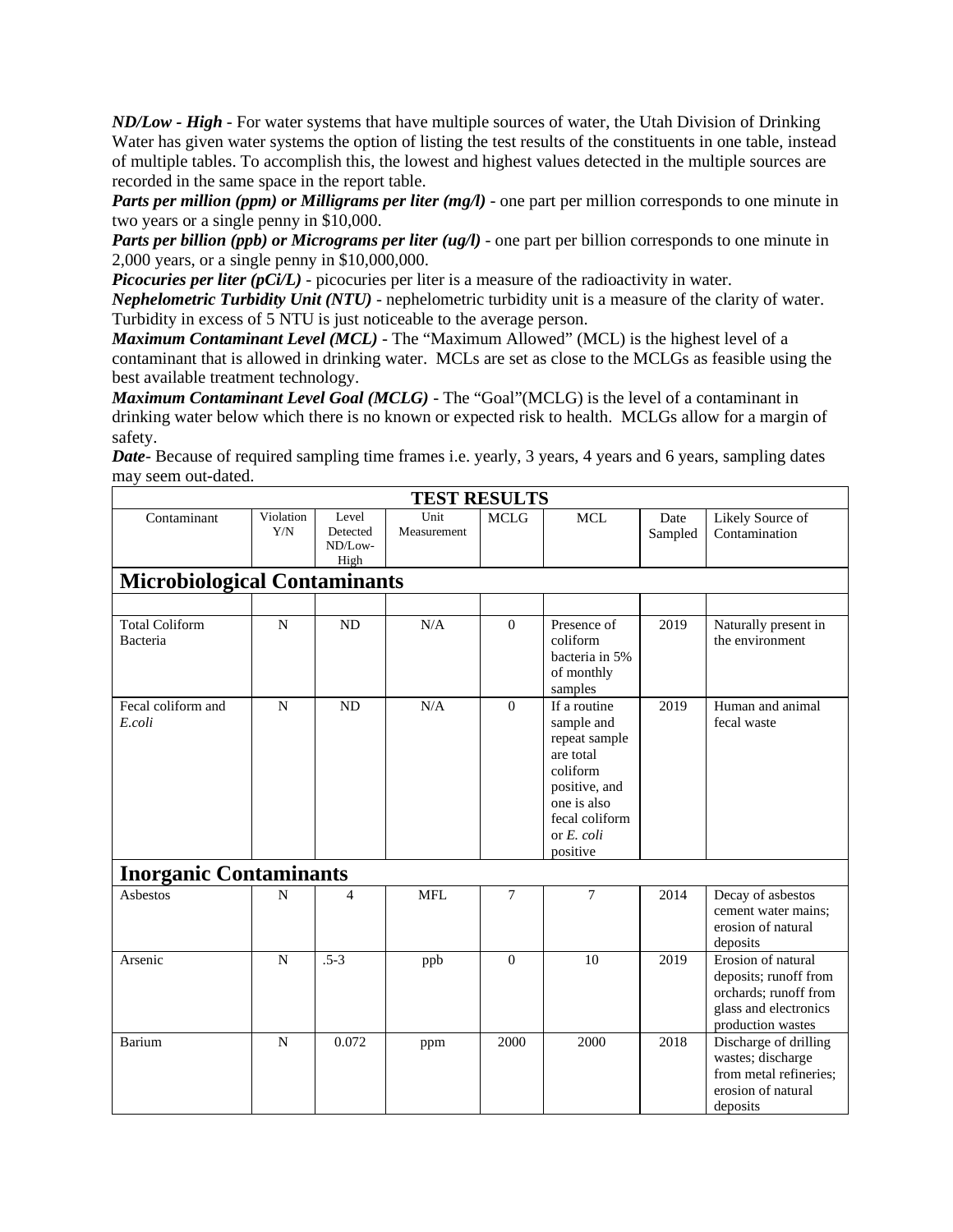| Copper<br>90% results<br>a.<br>b.<br># of sites that<br>exceed the AL | $\mathbf N$    | a. 128<br>b. 0 | ppm   | 1300                         | $AL=1300$                 | 2017 | Corrosion of<br>household plumbing<br>systems; erosion of<br>natural deposits                                                    |  |  |
|-----------------------------------------------------------------------|----------------|----------------|-------|------------------------------|---------------------------|------|----------------------------------------------------------------------------------------------------------------------------------|--|--|
| Lead<br>90% results<br>a.<br>b.<br># of sites that<br>exceed the AL   | $\mathbf N$    | a. 3<br>h. 0   | ppb   | $\Omega$                     | $AL=15$                   | 2017 | Corrosion of<br>household plumbing<br>systems, erosion of<br>natural deposits                                                    |  |  |
| Nitrate (as Nitrogen)                                                 | $\overline{N}$ | $ND-3$         | ppm   | 10                           | 10                        | 2019 | Runoff from fertilizer<br>use; leaching from<br>septic tanks, sewage;<br>erosion of natural<br>deposits                          |  |  |
| Selenium                                                              | $\overline{N}$ | $\overline{2}$ | ppb   | 50                           | 50                        | 2018 | Discharge from<br>petroleum and metal<br>refineries; erosion of<br>natural deposits;<br>discharge from mines                     |  |  |
| Sodium                                                                | N              | 8              | ppm   | None<br>set by<br><b>EPA</b> | None set by<br><b>EPA</b> | 2018 | Erosion of natural<br>deposits; discharge<br>from refineries and<br>factories; runoff from<br>landfills.                         |  |  |
| Sulfate                                                               | N              | 73             | ppm   | 1000                         | 1000                      | 2018 | Erosion of natural<br>deposits; discharge<br>from refineries and<br>factories: runoff from<br>landfills, runoff from<br>cropland |  |  |
| TDS (Total Dissolved<br>solids)                                       | N              | 368            | ppm   | 2000                         | 2000                      | 2018 | Erosion of natural<br>deposits                                                                                                   |  |  |
| <b>Volatile Organic Contaminants</b>                                  |                |                |       |                              |                           |      |                                                                                                                                  |  |  |
| <b>TTHM</b><br>[Total]<br>trihalomethanes]                            | $\mathbf N$    | 5.2            | ppb   | $\overline{0}$               | 80                        | 2019 | By-product of<br>drinking water<br>disinfection                                                                                  |  |  |
| Haloacetic Acids                                                      | N              | 21             | ppb   | $\Omega$                     | 60                        | 2019 | By-product of<br>drinking water<br>disinfection                                                                                  |  |  |
| Chlorine                                                              | N              | $ND-1$         | ppm   | $\overline{4}$               | $\overline{4}$            | 2019 | Water additive used<br>to control microbes                                                                                       |  |  |
| <b>Radioactive Contaminants</b>                                       |                |                |       |                              |                           |      |                                                                                                                                  |  |  |
| Alpha emitters                                                        | N              | $ND-2$         | pCi/1 | $\Omega$                     | 15                        | 2016 | Erosion of natural<br>deposits                                                                                                   |  |  |
| Radium 228                                                            | N              | $0-1$          | pCi/1 | $\mathbf{0}$                 | 5                         | 2016 | Erosion of natural<br>deposits                                                                                                   |  |  |

**Arsenic.** Some people who drink water containing arsenic in excess of the MCL over many years could experience skin damage or problems with their circulatory system, and may have an increased risk of getting cancer.

.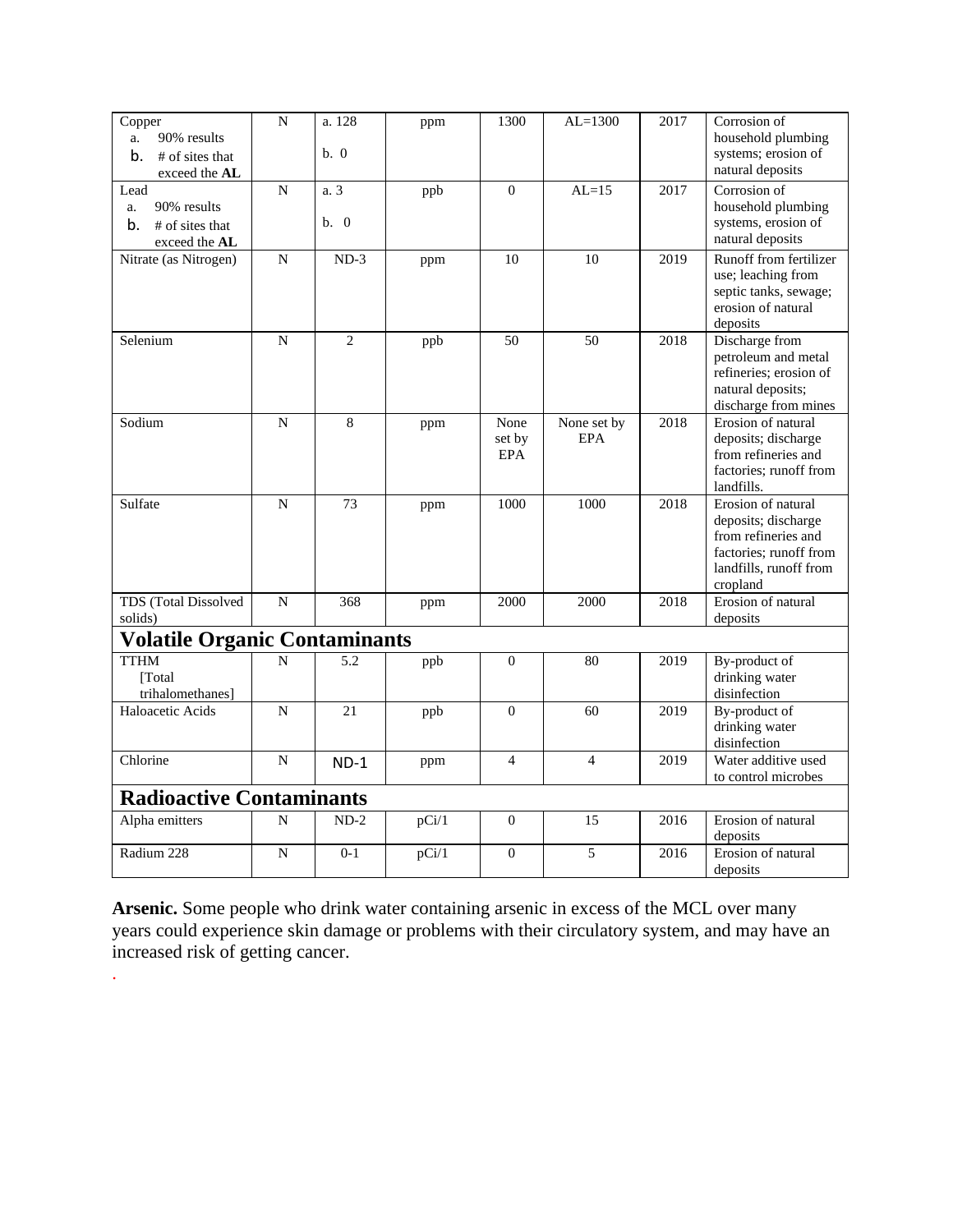If present, elevated levels of lead can cause serious health problems, especially for pregnant women and young children. Lead in drinking water is primarily from materials and components associated with service lines and home plumbing. Ephraim City is responsible for providing high quality drinking water, but cannot control the variety of materials used in plumbing components. When your water has been sitting for several hours, you can minimize the potential for lead exposure by flushing your tap for 30 seconds to 2 minutes before using water for drinking or cooking. If you are concerned about lead in your water, you may wish to have your water tested. Information on lead in drinking water, testing methods, and steps you can take to minimize exposure is available from the safe Drinking Water Hotline or at [http://www.epa.gov/safewater/lead.](http://www.epa.gov/safewater/lead)

All sources of drinking water are subject to potential contamination by constituents that are naturally occurring or are man made. Those constituents can be microbes, organic or inorganic chemicals, or radioactive materials. All drinking water, including bottled water, may reasonably be expected to contain at least small amounts of some contaminants. The presence of contaminants does not necessarily indicate that the water poses a health risk. More information about contaminants and potential health effects can be obtained by calling the Environmental Protection Agency's Safe Drinking Water Hotline at 1-800-426-4791.

MCLs are set at very stringent levels. To understand the possible health effects described for many regulated constituents, a person would have to drink 2 liters of water every day at the MCL level for a lifetime to have a one-in-a-million chance of having the described health effect.

Some people may be more vulnerable to contaminants in drinking water than the general population. Immuno-compromised persons such as persons with cancer undergoing chemotherapy, persons who have undergone organ transplants, people with HIV/AIDS or other immune system disorders, some elderly, and infants can be particularly at risk from infections. These people should seek advice about drinking water from their health care providers. EPA/CDC guidelines on appropriate means to lessen the risk of infection by cryptosporidium and other microbiological contaminants are available from the Safe Drinking Water Hotline (800-426-4791).

We at Ephraim work around the clock to provide top quality water to every tap. We ask that all our customers help us protect our water sources, which are the heart of our community, our way of life and our children's future.

Ephraim City 5 South Main Ephraim, UT 84627

February 26, 2020 Brandi Smith CCR Compliance